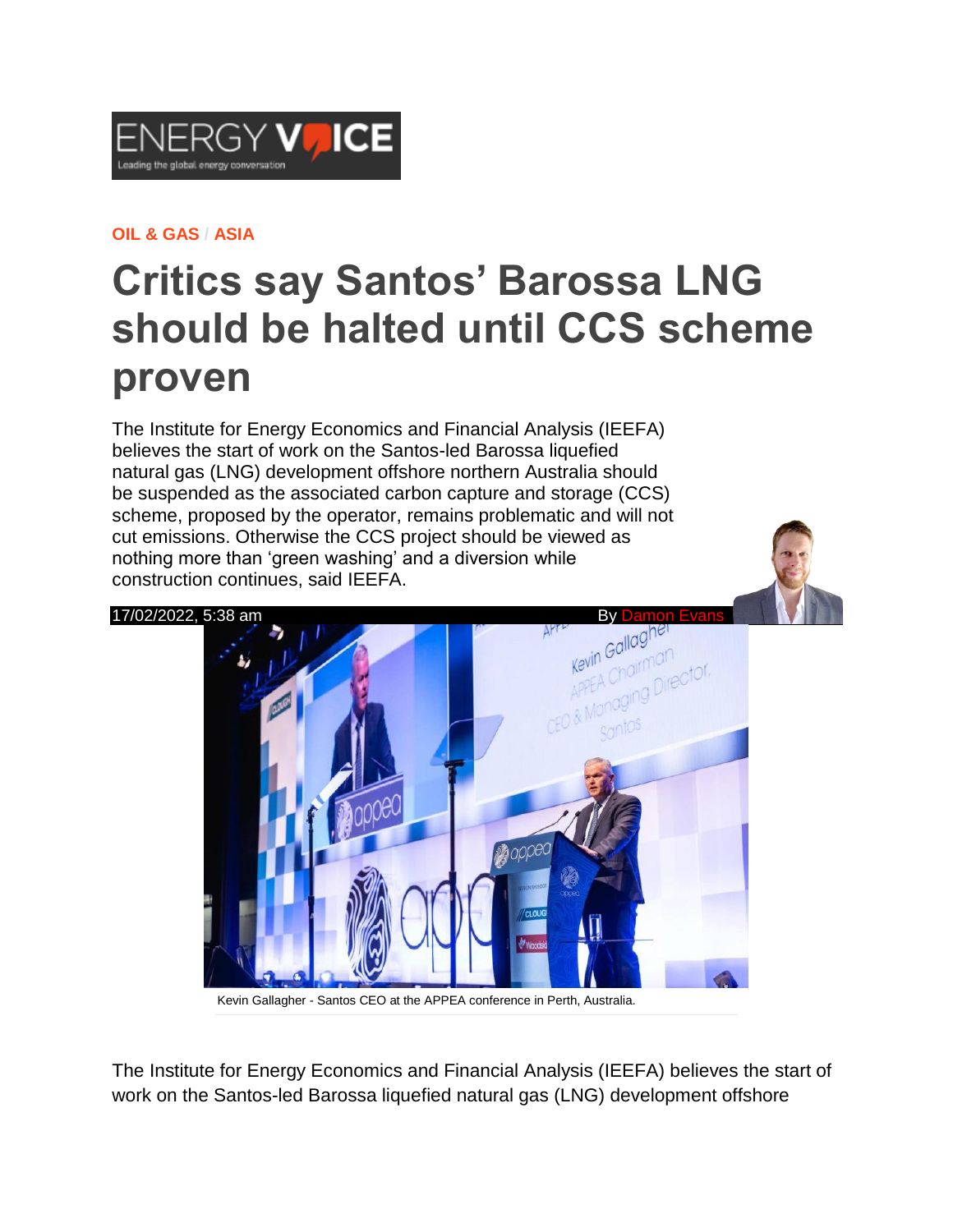northern Australia should be suspended as the associated carbon capture and storage (CCS) scheme, proposed by the operator, remains problematic and will not cut emissions. Otherwise the CCS project should be viewed as nothing more than 'green washing' and a diversion while construction continues, said IEEFA.

Santos (ASX:STO) and its partners, which include Japan's JERA and South Korea's SK E&S, are developing Barossa, which has "twice the reservoir gas carbon dioxide (CO2) content of the equally highest currently developed Australian gas fields – Ichthys, Gorgon and Prelude," according to IEEFA. The floating storage production and offloading (FPSO) unit for Barossa is currently being built in South Korea.

Santos plans to cut the high emissions from Barossa by injecting the CO2 into the nearly depleted Bayu Undan gas field in the Timor Sea offshore East Timor. This would involve a new Darwin harbour pipeline, which Santos is currently seeking approvals for.

"Santos now has an application for approval for a new Darwin Harbour pipeline for its Barossa gas – potentially enabling a carbon capture and storage (CCS) scheme in an attempt to reduce the very high emissions from the development," IEEFA said in its latest report.

"But uniquely, despite the new application, Santos' project would still actually produce more carbon dioxide emissions offshore and onshore than its production of liquefied natural gas (LNG) – even with CCS implemented successfully – making it one of the more expensive and dirtiest gas projects in the world," claims IEEFA.

"Australia's project approvals system doesn't help, being based on the old colonial principle of 'divide and rule'. The independent regulator, the National Offshore Petroleum Safety and Environmental Management Authority (NOPSEMA) which is based in Perth, WA is tasked with approving the offshore parts of an oil and gas project, and in this case, the Northern Territory Environment Protection Authority (NT EPA) based in Darwin would approve the onshore and near-shore facilities," added IEEFA.

"Assessing the offshore and onshore LNG processing parts of the project separately for Barossa gives an incomplete picture as to the true emissions intensity of the whole Barossa project. Australia needs a comprehensive account of what a project developer wants to construct and operate on its lands and sea, particularly when the developer is exploiting domestic resources," said IEEFA.

John Robert, the report's author said that "adding carbon capture and storage to the Barossa development, in the way Santos apparently favours, would bring little or no reduction in emissions while adding substantial cost, delays and risk."